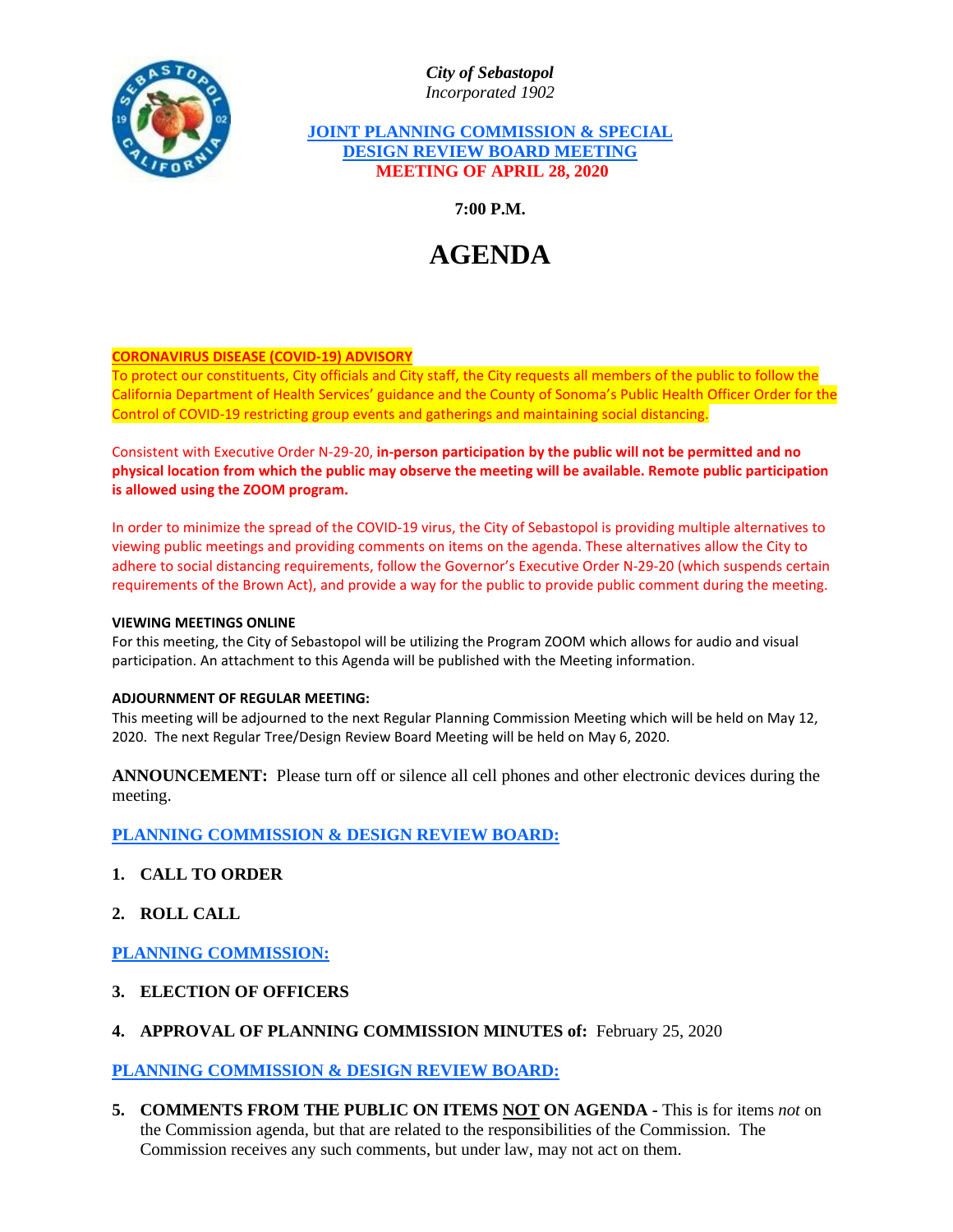## **6. STATEMENTS OF CONFLICTS OF INTEREST**

- **7. PLANNING DIRECTOR'S REPORT (Update on Future Agendas, Action of Other Boards and City Council):**
- **8. DISCUSSION:**

# **A. HOUSING LAW PRESENTATION**

# **9. WRITTEN COMMUNICATIONS:** (None)

## **10. ADJOURNMENT:**

## **PLANNING COMMISSION:**

The regular meeting of the Planning Commission will be adjourned to the next regular meeting of the Planning Commission, be held on May 12, 2020, at 7:00 p.m.

# **DESIGN REVIEW BOARD:**

The next Regular Tree/Design Review Board Meeting will be held on May 06, 2020, at 4:00 p.m.

## **PUBLIC HEARINGS**

The City of Sebastopol wishes to foster a constructive, respectful, and open process through its meeting procedures. Members of the public have the right to speak on all public hearings under discussion by the Planning Commission including consent calendar items, after being properly recognized by the Chairperson. The Commission requests that members of the public refrain from expressions of approval or disapproval (clapping, booing, hissing) of statements of other participants, which discourages the expression of a range of viewpoints, as well as lengthening meetings. The following is the hearing process:

- 1. The Chairperson opens public hearing.
- 2. Presentation of Staff Report from the Planning Department.
- 3. Commission Questions of Staff.
- 4. Presentation by the Project Applicant, Questions of Applicant from Commissioners. Applicant presentations should generally be limited to approximately 10 minutes or less.
- 5. Comments from members of the public. Comments should be limited to 3 minutes or less. **Please see Attachment for public meetings to this agenda for how to do public comment during the Covid 19 emergency.**
- 6. The Chairperson may request that the applicant or staff respond to specific issues raised in the public comments.
- 7. The Chairperson closes the public hearing, but reserves the right to re-open the public hearing later that evening.
- 8. The Planning Commission deliberates on the project. Commissioners discuss the project; applicant or public comment is not permissible unless allowed by the Commission.
- 9. The Chairperson may re-open the public hearing to give the public or applicant the right to comment on the Planning Commission deliberation or bring forth new information to the Commission.
- 10.The Planning Commission takes action on the project by making one or more motions to approve, condition, deny, or continue (schedule further consideration for a future meeting) the matter.